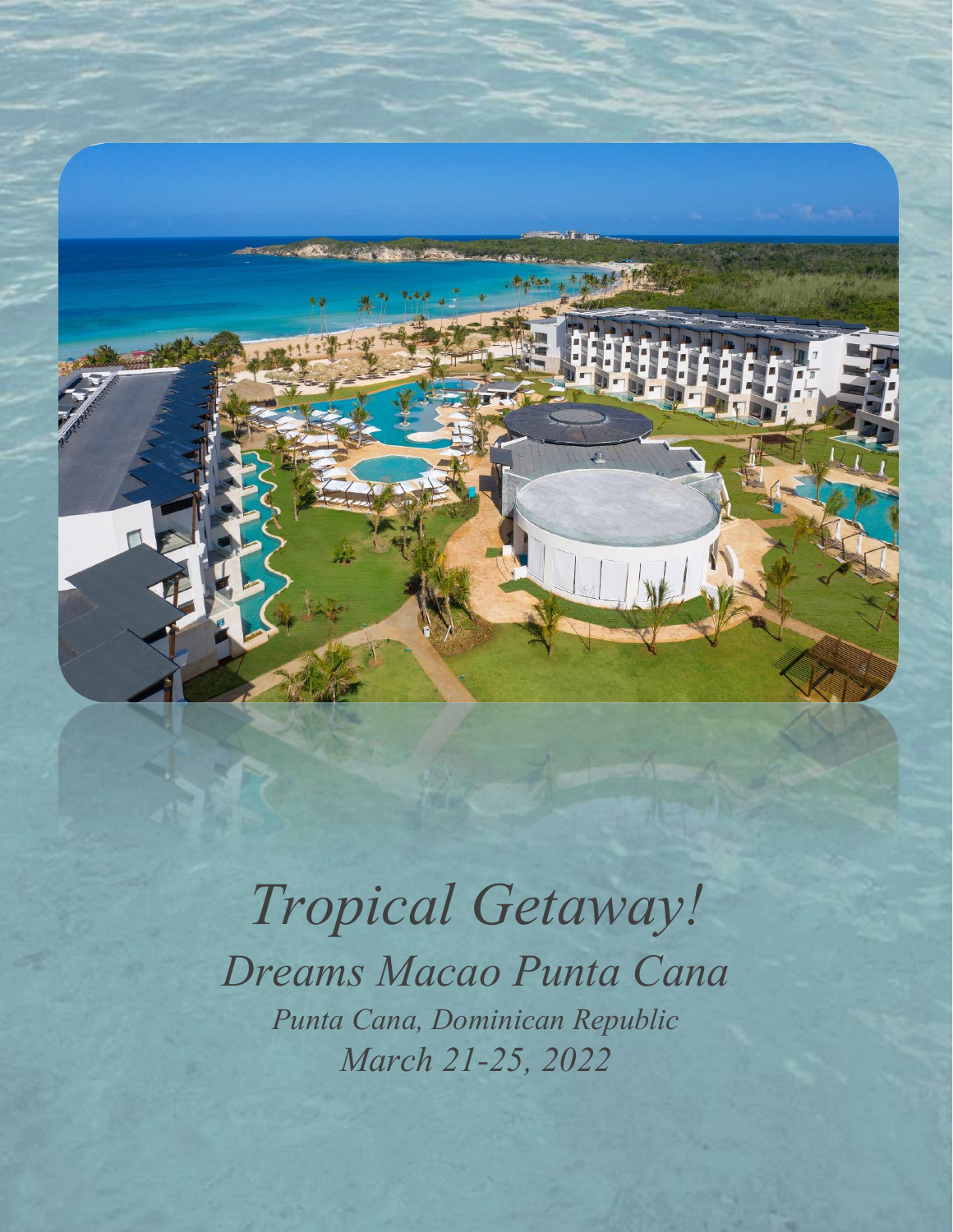

### **TO RESERVE YOUR ROOM CLICK HERE:** <https://www.beachbumvacations.com/reservation/>

Our wedding travel concierge is Sue Hassan

\_\_\_\_\_\_\_\_\_\_\_\_\_\_\_\_\_\_\_\_\_\_\_\_\_\_\_\_\_\_\_\_\_\_\_\_\_\_\_\_\_\_\_\_\_\_\_\_\_\_\_\_\_\_\_\_\_\_\_\_\_\_\_\_\_\_\_\_\_\_\_\_\_\_\_\_\_\_\_\_\_\_\_\_\_\_\_\_\_\_\_\_\_\_\_\_\_\_\_\_\_\_\_\_\_\_\_\_\_\_\_\_\_\_\_\_\_\_\_\_\_\_\_\_\_\_

#### 'Travel the WORLD with US' Phone: 1-877-943-8282 Ext 21 Email: Sue@beachbumvacation.com **For a faster response time, please email Sue. Bookings must be made via our online form at [www.beachbumvacations.com/reservation](http://www.beachbumvacations.com/reservation) to**

**ensure accuracy.** 

**Reservations cannot be made via phone.**

**Rates below are all inclusive and are reserved only for guests of this fantastic group!**

Rosy has blocked off rooms for all of you. She would like to encourage everyone to book with Beach Bum Vacations. You must book your room directly with **Beach Bum Sue** to ensure that you will receive group rates, be included on the guest list, all your travel arrangements are taken care of and you'll be included in all events.

**Space is limited so make sure to reserve your room early!**

\*ALL-INCLUSIVE\*

\* Rates are based on travel between March 21-25, 2022 for a minimum of 3 nights and are PER PERSON (pp) \*

## **Dreams Macao Punta Cana**

**Prices are PER PERSON and do not include airfare**

#### **JUNIOR SUITE POOL VIEW**

| Occupancy       |       | Single Rate   Double Rate   Triple Rate |       | Quad Rate | <b>Child Rates</b><br>$10 - 1$ years | <b>Child Rates</b><br>$ 2 - 12$ years $ 13 - 17$ | <b>Child Rates</b><br>vears |
|-----------------|-------|-----------------------------------------|-------|-----------|--------------------------------------|--------------------------------------------------|-----------------------------|
| 3 Night Package | \$992 | \$641                                   | \$634 | N/A       | \$0.00                               | \$252                                            | \$630                       |
| Addt'l Night    | \$313 | \$196                                   | \$193 | N/A       | \$0.00                               | \$65                                             | \$192                       |

Please note, child rates are only applicable when sharing a room with 2 full paying adults.

www.BEACHBUMVACATTE M.com

"TRAVFI THE WORLD WITH US"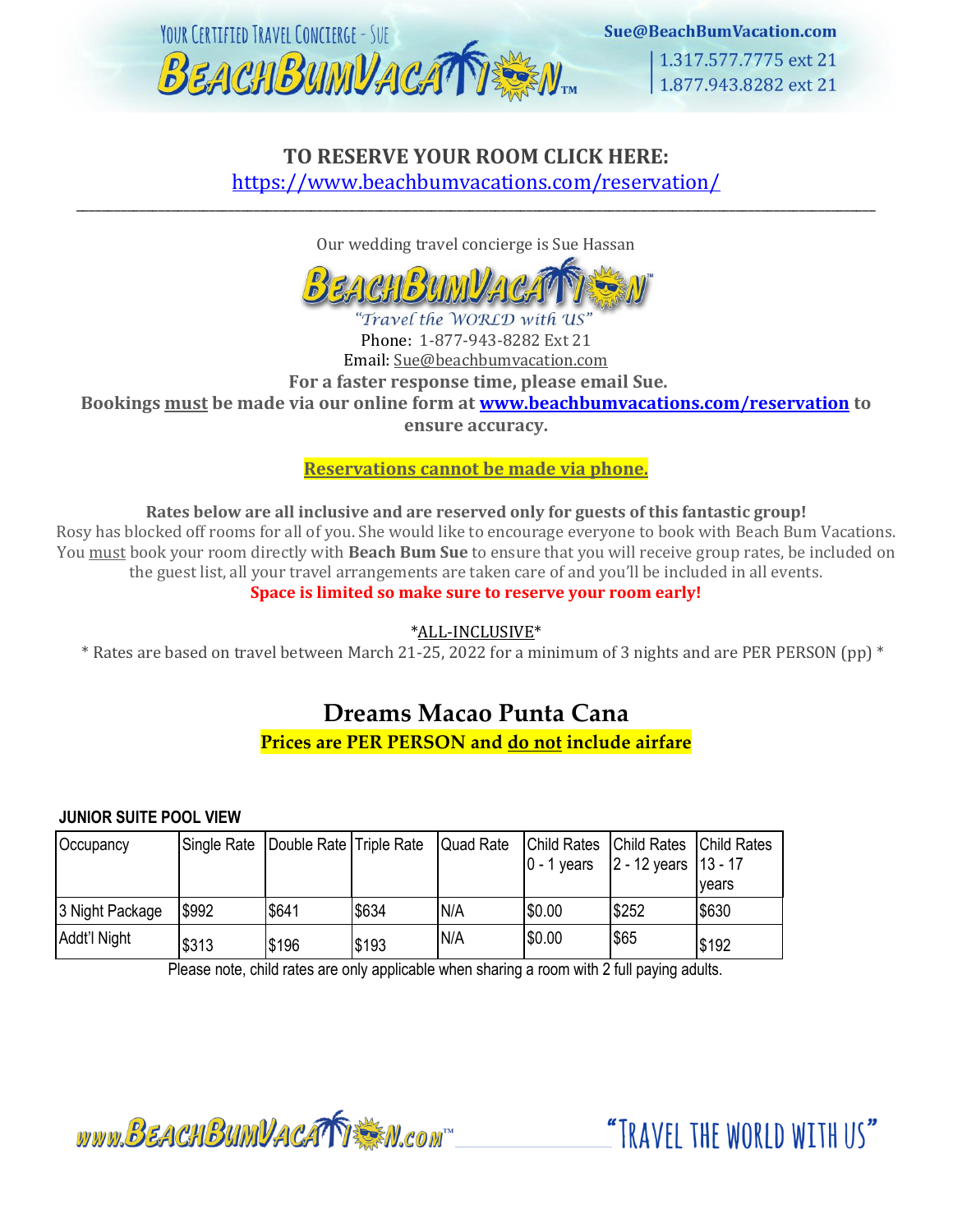

1.317.577.7775 ext 21 1.877.943.8282 ext 21

#### **JUNIOR SUITE PARTIAL OCEAN VIEW**

| Occupancy       | Single Rate | Double Rate Triple Rate |       | Quad Rate | <b>Child Rates</b><br>$\overline{0}$ - 1 years | <b>Child Rates</b><br>$ 2 - 12$ years $ 13 - 17$ | <b>Child Rates</b><br>vears |
|-----------------|-------------|-------------------------|-------|-----------|------------------------------------------------|--------------------------------------------------|-----------------------------|
| 3 Night Package | \$1054      | \$677                   | \$673 | N/A       | \$0.00                                         | \$252                                            | \$665                       |
| Addt'l Night    | \$333       | \$208                   | \$206 | N/A       | \$0.00                                         | \$65                                             | \$204                       |

Please note, child rates are only applicable when sharing a room with 2 full paying adults.

~Single Occupancy: 1 adult per room

~Double Occupancy: 2 adults per room (EXAMPLE: Double Occupancy cost x 2 for room total)  $\sim$ Triple Occupancy: 3 adults per room (EXAMPLE: Triple Occupancy cost x3 for room total)

#### \*\*\*If you would like a different room category, please inquire with Sue as soon as possible as they are based on availability at the time of booking\*\*\*

#### **WHAT'S INCLUDED?**

Transportation to/from the resort, accommodations as selected, taxes, all meals, unlimited alcoholic and nonalcoholic beverages, in-room mini-bar with beer, water, soft drinks (re-stocked once a day), daily and nightly activity program, non-motorized water sports, live music and shows, fitness center, taxes and gratuities all included.

\*Please fill in the Reservation Form at [www.beachbumvacations.com/reservation](http://www.beachbumvacations.com/reservation) with information as it appears on your passport to secure your room and party in paradise!

#### **ROOMS MUST BE BOKED AND PAID IN FULL BY JAN 6, 2022.**

\*NOTE: Rates above do NOT include airfare. Inquire with Sue@beachbumvacation.com for up-to-date airfare rates into Punta Cana for your dates of travel.



www.BEACHBUMVACATTEN.com

"TRAVEL THE WORLD WITH US"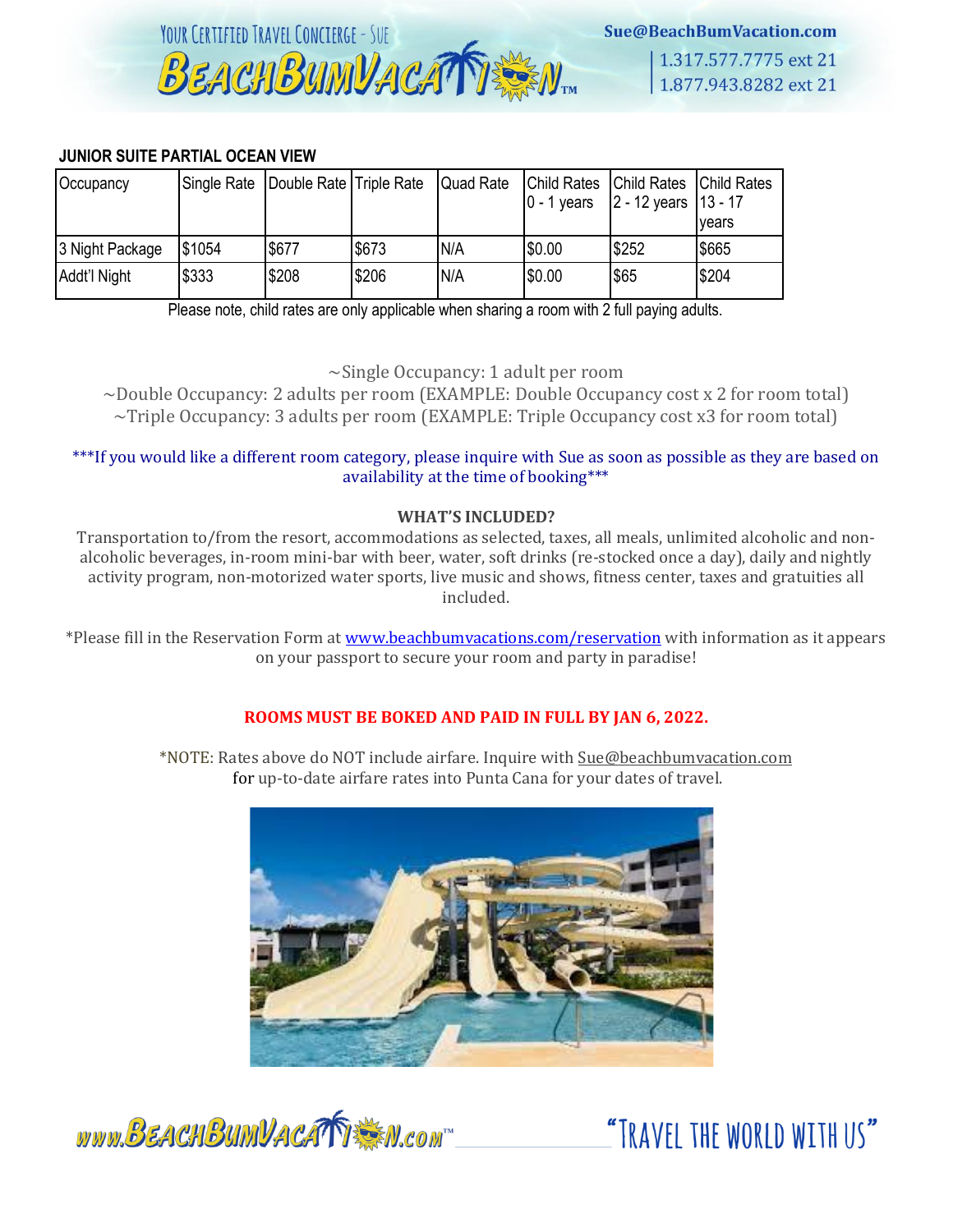

## **\*\*\* Process of Booking** \*\*\*

❖ Determine your travel dates & who you'll be sharing a room with then click on the secure Reservation Link and fill in your information:

\*RESERVATION link:<https://www.beachbumvacations.com/reservation/>

- ❖ If you have frequent flyer miles or airline credit vouchers Sue is NOT able to book your flight. You must do so on your own.
- ❖ Determine if you want travel protection. It's highly recommended! Insurance rates below are based on your total vacation package value per person.

#### TRAVEL INSURANCE:

Travel protection is available at an additional cost. Once package is decided upon, Sue can send you a quote for insurance. Insurance pricing depends on total package cost, age of travelers, and state of residence. Please contact Sue for your individual insurance quote.

#### **DEPOSIT OPTIONS:**

1) **Room Only**: It's just \$150 *per person* to book just the room. 2) **Room with insurance**: It's just \$150 per person + the cost of insurance 3) **Room and flights without insurance**: It's \$150 per person + total airfare cost. 4) **Room and flights with insurance**: It's just \$150 per person + total airfare cost + the cost of insurance ❖ **After the down payment is made the final balance is due Jan 6, 2022. NO EXCEPTIONS**

❖ Once you place your reservation and your payment has been applied you will receive a confirmation invoice/itinerary for your trip!

#### **\*\*\* Important Travel & Booking Information \*\*\***

What travel documents will I need? You will need a valid passport in order to travel to the Dominican Republic, no exceptions.

#### **CANCELLATION POLICY:**

| <b>WHEN CANCELED</b>    | <b>PENALTY</b>                    |  |  |  |
|-------------------------|-----------------------------------|--|--|--|
| Present – Jan 10, 2022: | Initial Deposit is non-refundable |  |  |  |
| ∣ Jan 11 – Feb 9:       | 30% room rate penalty             |  |  |  |
| Feb 10 - Travel:        | <b>Full penalty</b>               |  |  |  |

*The aforementioned is person or room canceling (so if 1 person within the room cancels these same rules apply for that person). Regarding Airline tickets – if Beach Bum Vacation booked your tickets - they are 100% not refundable and subject to individual airline penalties/fees. Insurance covers these penalties for individuals making reservations within the group – if they have purchased insurance.* 

"TRAVEL THE WORLD WITH US"

www.BEACHBUMVACATTEN.com